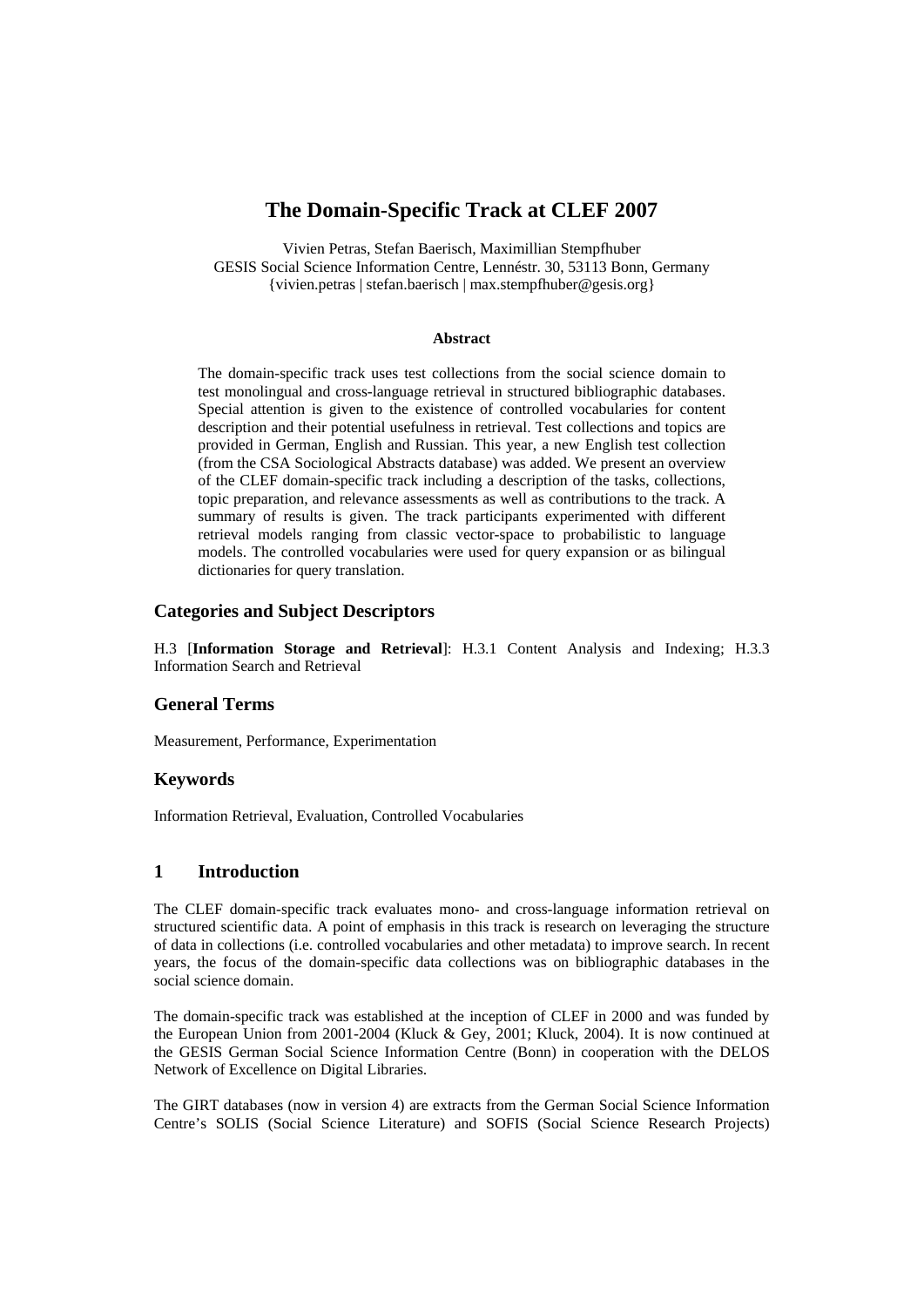databases from 1990-2000. In 2005, the Russian Social Science Corpus (RSSC) was added as a Russian-language test collection (94,581 documents), which was changed in 2006 to the INION ISISS corpus covering social sciences and economics in Russian. This year, another Englishlanguage social science collection was added. The second English collection is an extract from CSA's Sociological abstracts providing more documents and another thesaurus to the test bed.

In addition to the four test collections, various controlled vocabularies and mappings between vocabularies were made available. As is standard for the domain-specific track, 25 topics were prepared in German and then translated into English and Russian.

### **2 The Domain-Specific Task**

The domain-specific track includes three subtasks:

- *Monolingual retrieval* against the German GIRT collection, the English GIRT and CSA Sociological Abstract collections, or the Russian INION ISISS collection;
- *Bilingual retrieval* from any of the source languages to any of the target languages;
- *Multilingual retrieval* from any source language to all collections / languages.

#### **2.1 The Test Collections**

In recent years, pseudo-parallel collections in German and English (GIRT) and one or two Russian test collections were provided (Kluck & Stempfhuber, 2005; Stempfhuber & Baerisch, 2006). This year, only one Russian but two English collections were provided.

Every test collection is in the format of a bibliographic database (records include title, author, abstract and source information) with the addition of subject metadata from controlled vocabularies.

#### *German*

The German GIRT collection (the social science German Indexing and Retrieval Testdatabase) is now used in its forth version (Girt-description, 2007) with 151,319 documents covering the years 1990-2000 using the German version of the Thesaurus for the Social Sciences. Almost all documents contain an abstract (145,941).

#### *English*

The English GIRT collection is a pseudo-parallel corpus to the German GIRT collection, providing translated versions of the German documents. It also contains 151,319 documents using the English version of the Thesaurus for the Social Sciences but only 17% (26,058) documents contain an abstract.

New additions this year were the documents from the social science database Sociological Abstracts from Cambridge Scientific Abstracts (CSA) with 20,000 documents, 94% of which contain an abstract. The documents were taken from the SA database covering the years 1994, 1995, and 1996. Additional to title and abstract, each document contains subject-describing keywords from the CSA Thesaurus of Sociological Indexing Terms and classification codes from the Sociological Abstracts classification.

#### *Russian*

For Russian retrieval, the INION corpus ISISS with bibliographic data from the social sciences and economics with 145,802 documents was once again used. ISISS documents contain authors, titles, abstracts (for 27% of the test collection or 39,404 documents) and keywords from the Inion Thesaurus.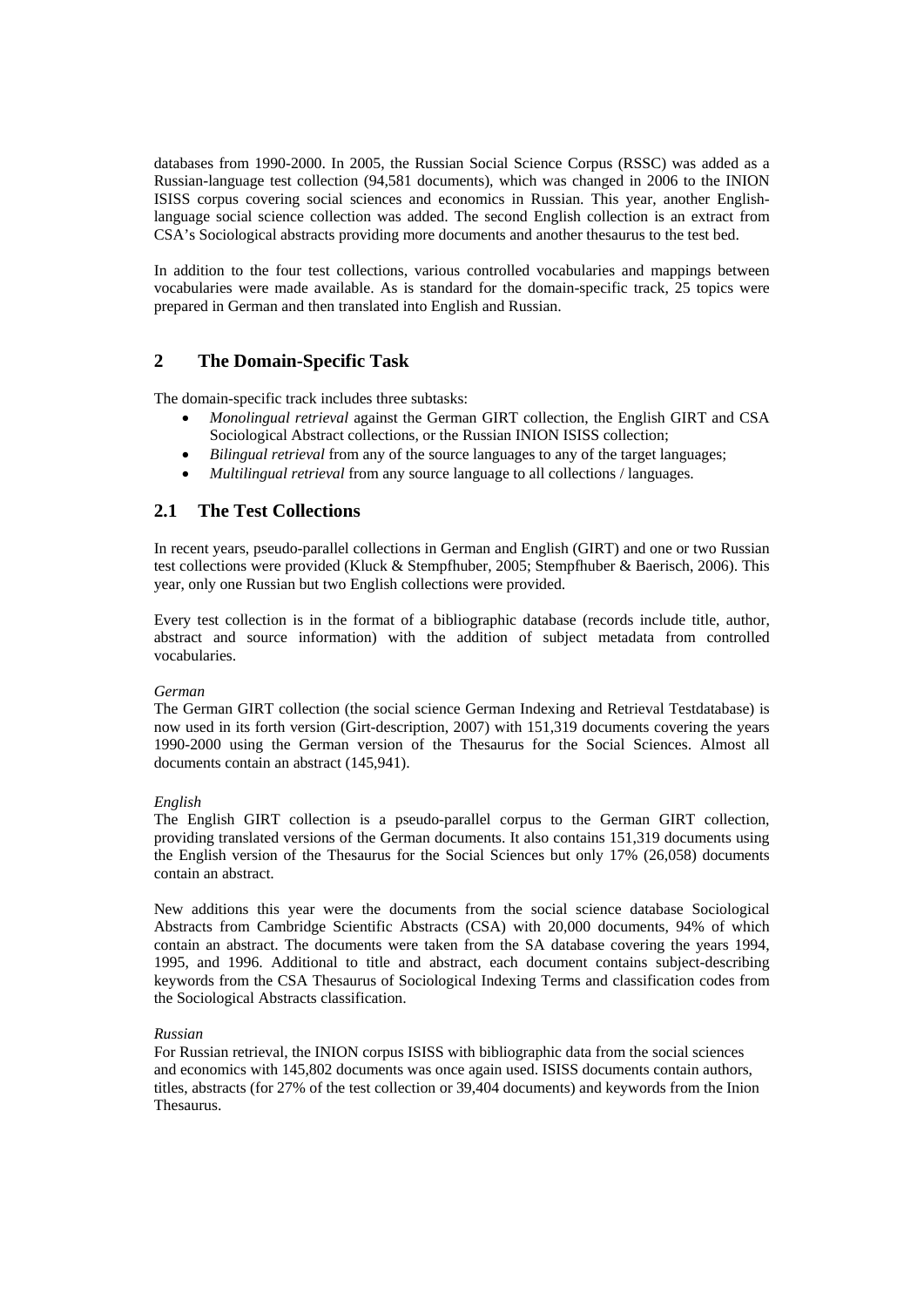## **2.2 Controlled Vocabularies**

The GIRT collections have assigned descriptors from the GESIS IZ Thesaurus for the Social Sciences in German and English depending on the collection language. The CSA Sociological Abstracts documents contain descriptors from the CSA Thesaurus of Sociological Indexing Terms and the Russian ISISS documents are provided with Russian INION Thesaurus terms. GIRT documents also contain classification codes from the GESIS IZ classification and CSA SA documents from the Sociological Abstracts classification. Table 1 shows the distribution of subject-describing terms per document in each collection.

| Collection            | GIRT-4     | <i>CSA</i>       | <b>INION ISISS</b> |
|-----------------------|------------|------------------|--------------------|
|                       | (German or | Sociological     |                    |
|                       | English)   | <b>Abstracts</b> |                    |
| Thesaurus descriptors | 10         | 6.4              | 3.9                |
| document              |            |                  |                    |
| Classification codes  |            | 13               |                    |
| document              |            |                  | n/a                |

**Table 1.** Distribution of subject-describing terms per collection

#### *Vocabulary mappings*

Additional to the "mapping table" for the German and English terms from the GESIS IZ Thesaurus for the Social Sciences, which is really a translation, a bidirectional mapping between the GIRT and CSA Thesauri was provided.

Vocabulary mappings are one-directional, intellectually created term transformations between two controlled vocabularies. They can be used to switch from the subject metadata terms of one knowledge system to the other, enabling a retrieval system to treat the subject descriptions of two or more different collections as one and the same. This year's mappings were equivalence transformations, showing only term mappings that were found to be equivalent between two different controlled vocabularies.

We provided mappings between the German Thesaurus for the Social Sciences and the English CSA Thesaurus of Sociological Indexing Terms. Since the German Thesaurus for the Social Sciences exists in an English version as well, we also provided the mapping from the English Thesaurus for the Social Sciences to the English CSA Thesaurus of Sociological Indexing Terms for monolingual retrieval.

An example for a mapping from the English Thesaurus for the Social Sciences to the English CSA Thesaurus of Sociological Indexing Terms would be:

> <mapping> <original-term>*agricultural area* </original-term> <mapped-term>*Rural areas*</mapped-term> </mapping>

This example shows that a mapping can overcome differences in technical language and the treatment of singular and plural in different controlled vocabularies.

## **2.3 Topic Preparation**

As is standard for the CLEF domain-specific track, 25 topics were prepared.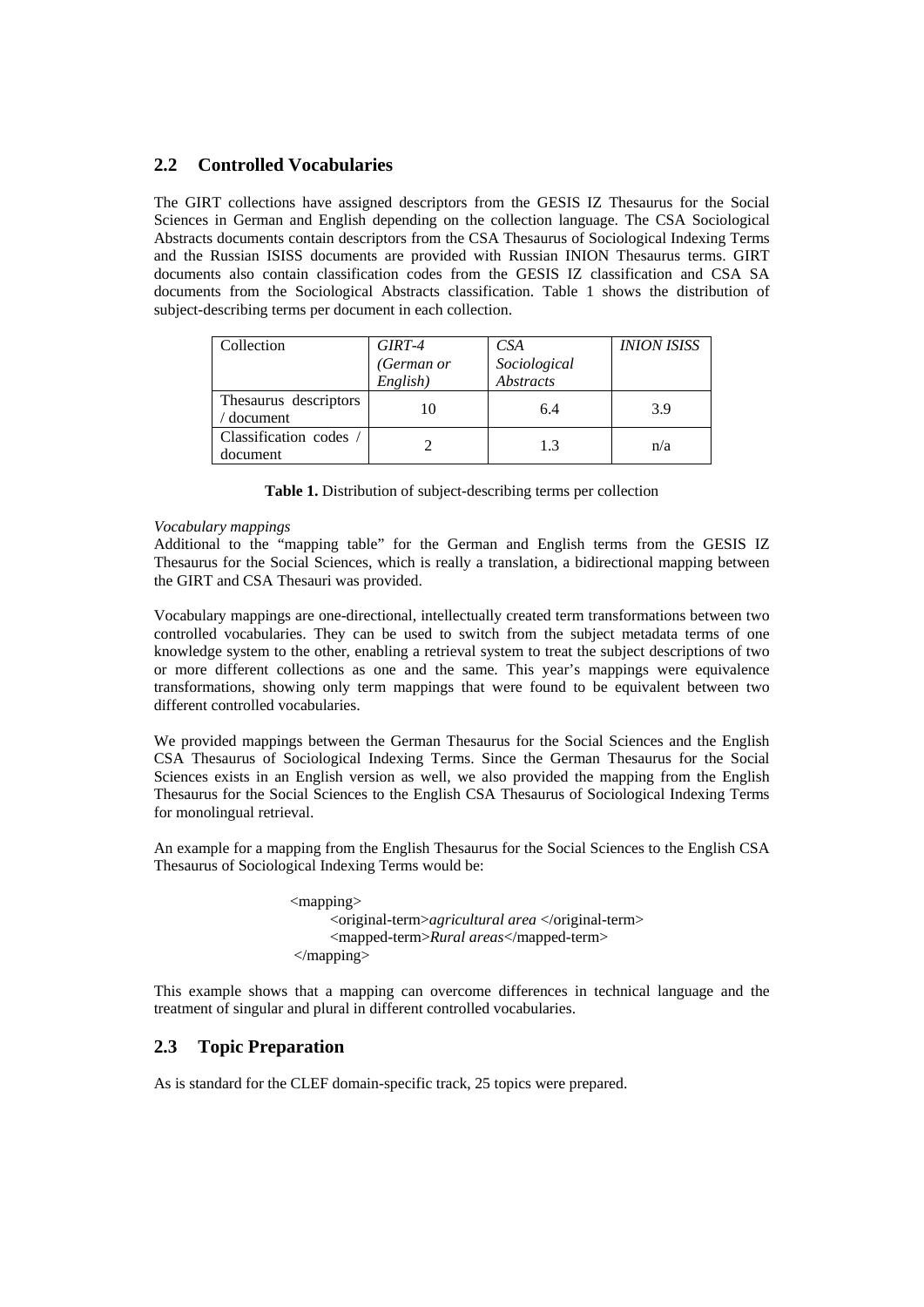For topic preparation we were supported by our colleagues from the GESIS Social Science Information Centre. As a special service to the social science community in Germany, the Information Centre biannually publishes updates on new entries in the SOLIS and SOFIS databases (from which the GIRT collections were generated). The specialized updates are prepared in 28 subject categories by subject specialists working at the Centre. Topics range from general sociology, family research, women's and gender studies, international relations, research on Eastern Europe to social psychology and environmental research. An overview of the service including the 28 topics can be found at the following URL: http://www.gesis.org/en/information/soFid/index.htm.

We asked our colleagues to think of between 2-5 topics related to their subject area and potentially relevant in the years 1990-2000 (the coverage of our test collections). The suggestions from 15 different colleagues were then checked according to breadth, variance from previous years and coverage in the test collections. 25 topics were selected and edited into the CLEF topic XML format. Figure 1 is an example for a topic.

All topics were created in German and then consequently translated into English and Russian.

 $<$ top $>$  $\langle$ num $>$ 192 $\langle$ num $>$  <EN-title>*System change and family planning in East Germany*</ENtitle> <EN-desc>*Find documents describing birth trends and family planning since reunification in East Germany*.</EN-desc> <EN-narr>*Of interest are documents on demographic changes which have taken place after 1989 in the territory of the former GDR as well as the slump in birth numbers, decline in marriages and divorces.*</EN-narr>  $\langle$ top $>$ 

#### **Figure 1.** Example topic in English

Table 2 lists all 25 topic titles in English to give a perspective on the variance in topics.

| Sibling relations                     | Class-specific leisure behaviour             |
|---------------------------------------|----------------------------------------------|
| Unemployed youths without vocational  | Mortality rate                               |
| training                              | Economic elites in Eastern Europe and Russia |
| German-French relations after 1945    | System change and family planning in East    |
| Multinational corporations            | Germany                                      |
| Partnership and desire for children   | Gender and career chances                    |
| Torture in the constitutional state   | Ecological standards in<br>emerging<br>or    |
| Family policy and national economy    | developing countries                         |
| Women and income level                | Integration policy                           |
| Lifestyle and environmental behaviour | Tourism industry in Germany                  |
| Unstable employment situations        | Promoting health in the workplace            |
| Value change in Eastern Europe        | Economic situations of families              |
| Migration pressure                    | European climate policy                      |
| Quality of life of elderly persons    | Economic support in the East                 |

**Table 2.** Topic titles for domain-specific CLEF track 2007

To date, 200 topics have been created for the domain-specific track.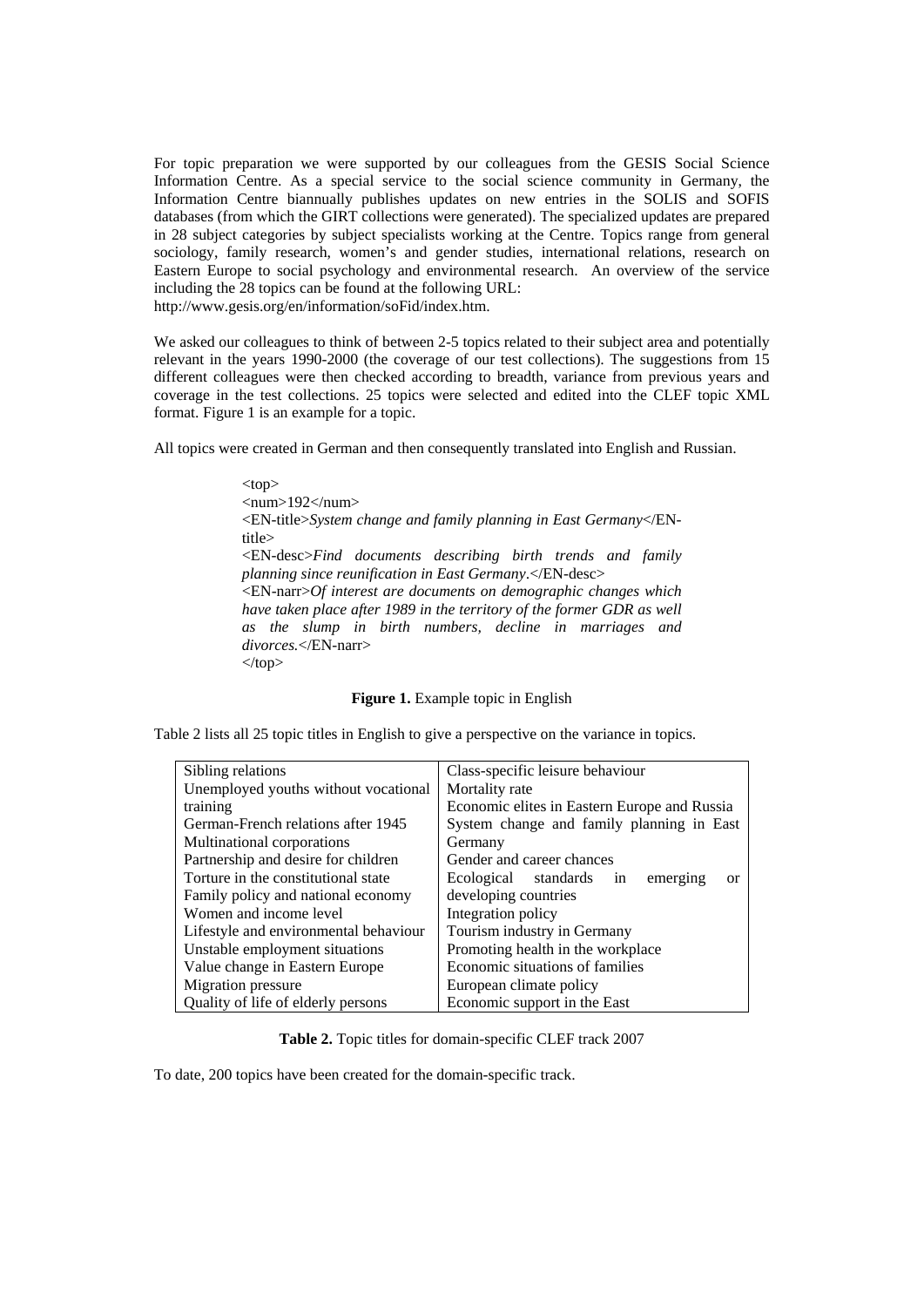## **3 Overview of the 2007 Domain-Specific Track**

More details of the individual runs and methods employed can be found in the corresponding articles by the participating groups.

### **3.1 Participants**

Although 10 groups had registered for the domain-specific task, only 5 groups submitted runs. Four groups have submitted descriptions to the working notes so far (Clinchant and Renders, 2007; Fautsch et al., 2007; Kürsten and Eibl, 2007; Larson, 2007). Table 3 lists the participants.

| Abbreviation  | Group Institution                                       | Country    |
|---------------|---------------------------------------------------------|------------|
| Chemnitz      | Media Informatics, Chemnitz University<br>of Technology | Germany    |
| Cheshire      | School of Information, UC Berkeley                      | <b>USA</b> |
| Xerox         | Xerox Research Centre Europe - Data<br>Mining Group     | France     |
| <b>Moscow</b> | Moscow State University                                 | Russia     |
| Unine         | Computer Science Department,<br>University of Neuchatel |            |

**Table 3.** Domain-specific track 2007 - participants

## **3.2 Submitted Runs**

Experiments for all tasks (monolingual, bilingual and multilingual retrieval) were submitted to the track. Monolingual and bilingual experiments were equally attempted, whereas multilingual retrieval runs were only submitted by 2 groups. Russian remains slightly less popular than the other two languages. Table 4 provides the number of submitted runs per task, table 5 provides an overview over submitted runs per task per participant.

| Task              | Runs |
|-------------------|------|
| Monolingual       |      |
| - against German  | 13   |
| - against English | 15   |
| - against Russian | 11   |
| Bilingual         |      |
| - against German  | 14   |
| - against English | 15   |
| - against Russian | 9    |
| Multilingual      |      |

**Table 4.** Submitted runs per task in the domain-specific track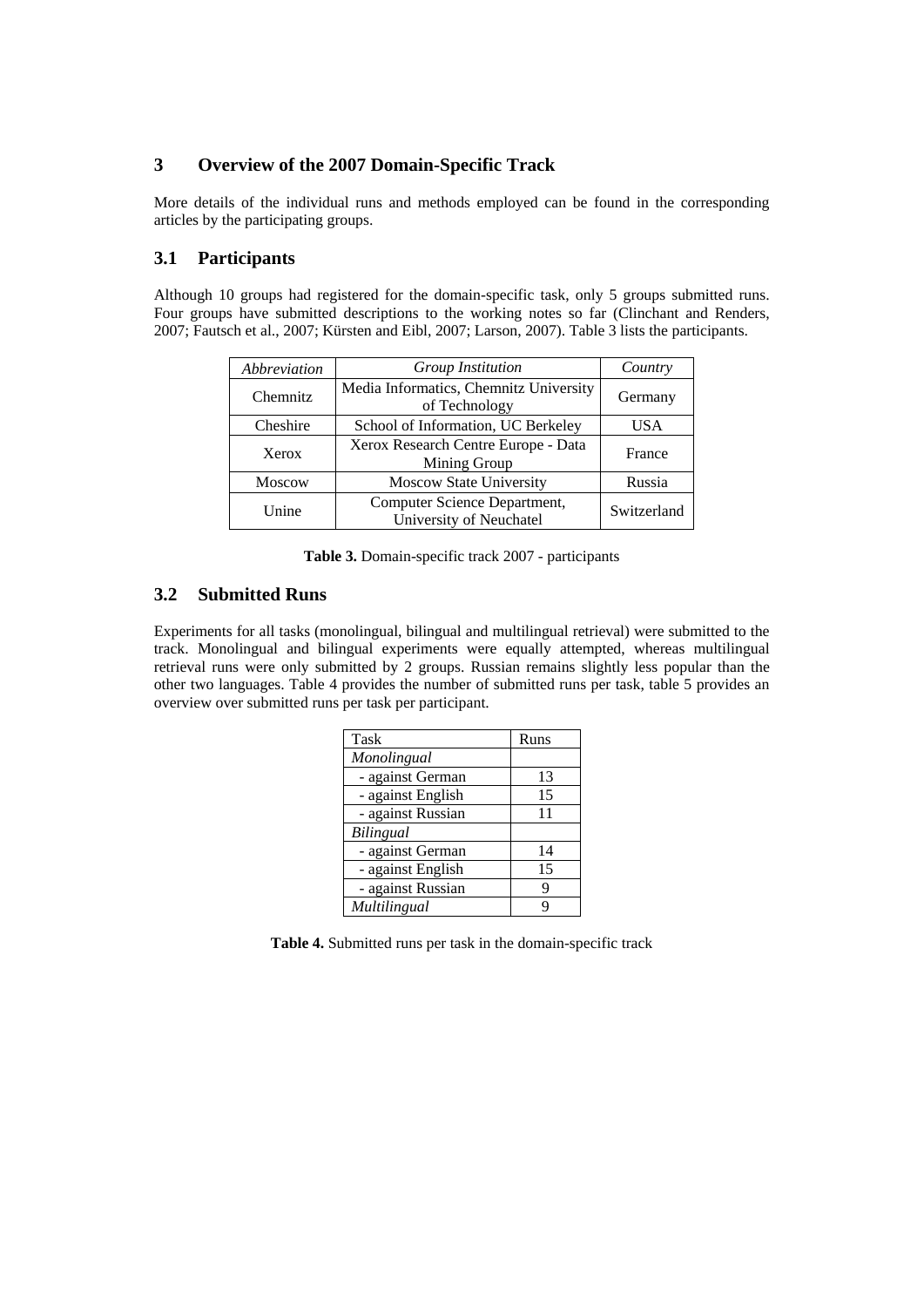| Task                | Participants (Runs)                                          |
|---------------------|--------------------------------------------------------------|
| Monolingual         |                                                              |
| - against German    | Chemnitz (3), Cheshire (2), Unine (4), Xerox (4)             |
| - against English   | Chemnitz (3), Cheshire (2), Moscow (2), Unine (4), Xerox (4) |
| - against Russian   | Chemnitz (3), Cheshire (2), Moscow (2), Unine (4)            |
| <i>Bilingual</i>    |                                                              |
| - against German    | Chemnitz $(4)$ , Cheshire $(4)$ , Xerox $(6)$                |
| - against English   | Chemnitz (3), Cheshire (4), Moscow (2), Xerox (6)            |
| - against Russian   | Chemnitz $(3)$ , Cheshire $(4)$ , Moscow $(2)$               |
| <i>Multilingual</i> | Chemnitz $(3)$ , Cheshire $(6)$                              |

**Table 5.** Submitted runs per task and participant

#### **3.3 Relevance Assessments**

In previous years, the domain-specific relevance assessments were administrated and overseen at least partly in-house at the Social Science Information Centre (using a self-developed Java-Swing program). This year all relevance assessments were administered and processed in the DIRECT system (Distributed Information Retrieval Evaluation Campaign Tool) provided by Giorgio M. Di Nunzio and Nicola Ferro from the Information Management Systems (IMS) Research Group at the University of Padova, Italy.

This provided tremendous assistance for the CLEF group at the Information Centre and was positively accepted by the five assessors. Some problems occurred because of bandwidth and execution problems, but overall the assessment stage went smoothly.

Documents were pooled using the top 100 ranked documents from each submission. Table 6 shows the pool sizes for each language.

| German  | 16.288 |
|---------|--------|
| English | 17,867 |
| Russian | 14,473 |

**Table 6.** Pool sizes in the domain-specific track

For the German assessments, 652 documents per topic were judged on average and about 22% were found relevant. However, assessments vary from topic to topic. Figure 2 shows the German assessments per topic.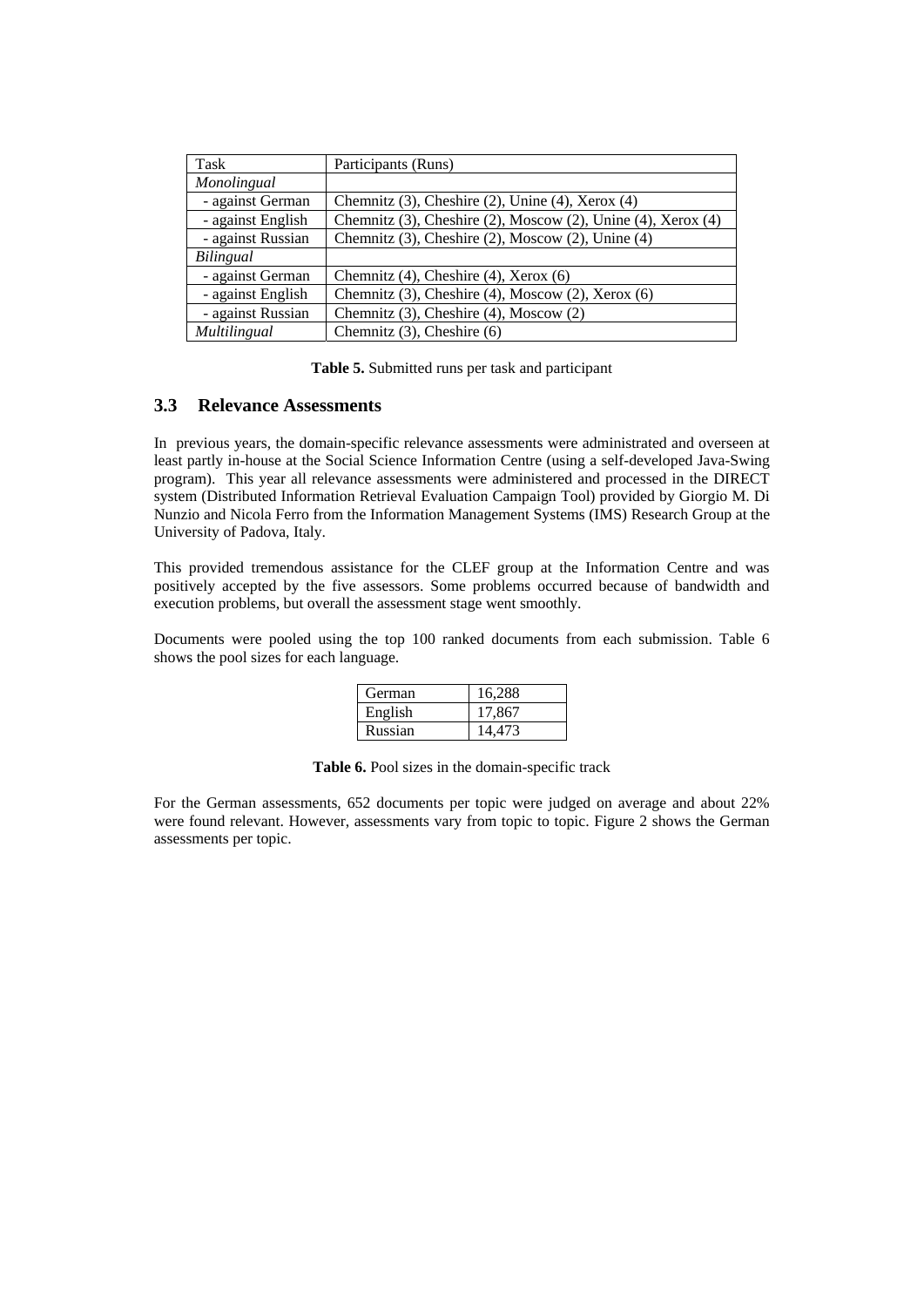

**Figure 2.** German assessments per topic

For the English assessments, 715 documents per topic were judged on average and about 25% were found relevant.

For the Russian assessments, 3 topics were found to have no relevant documents in the ISISS collection: 178, 181 and 191. For the assessments, 579 documents per topic were judged and only 10% were found relevant.



Figures 3 and 4 show the English and Russian relevance assessments numbers.

**Figure 3.** English assessments per topic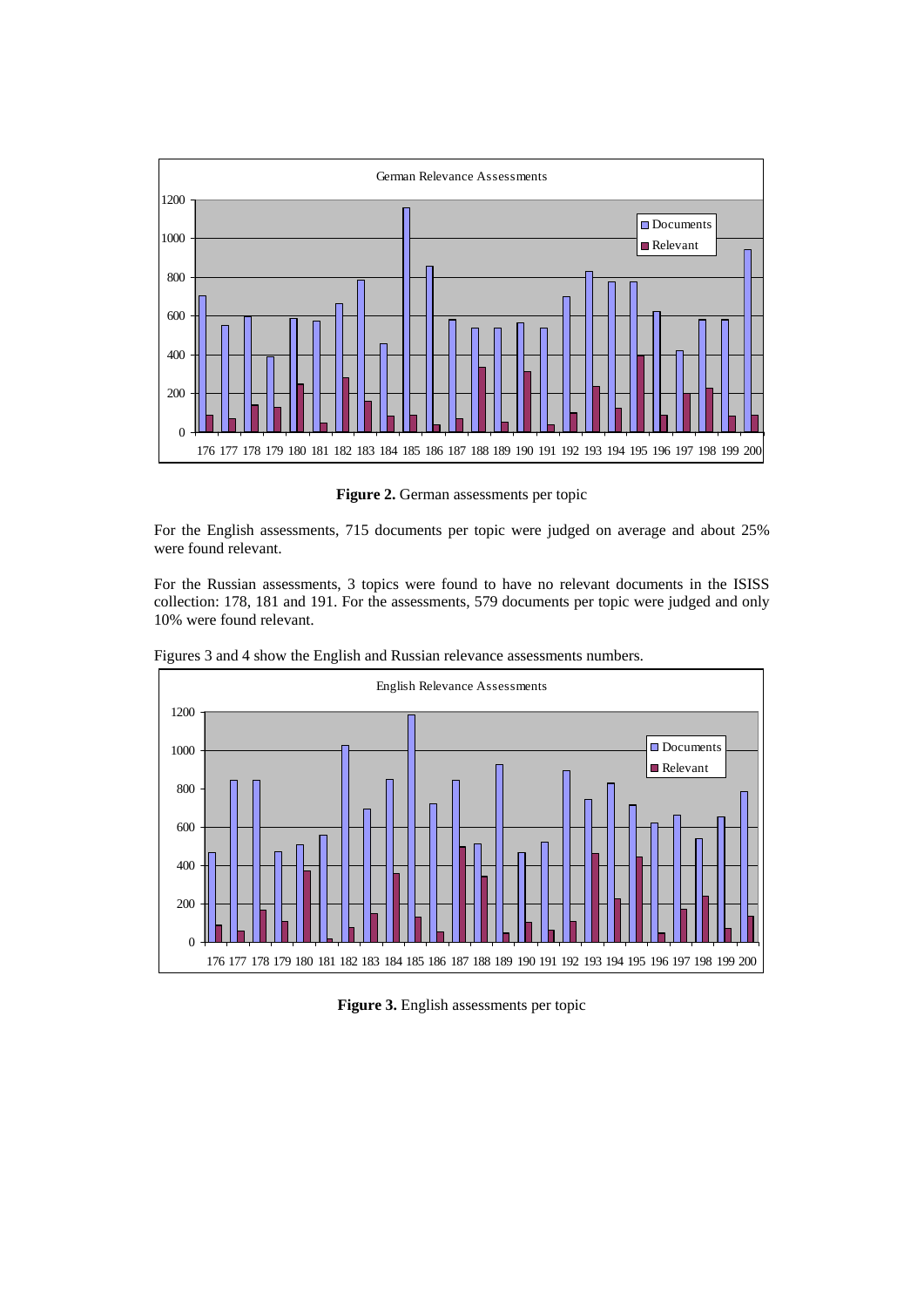

**Figure 4.** Russian assessments per topic

At first glance, several topics seem to yield particularly many relevant documents over all 3 languages despite different collections (e.g. 188, 190, 195) whereas others seem to yield particularly few (e.g. 181, 191). One explanation might be the timeliness and specificity of topics. The topics yielding many relevant topics (Quality of life of elderly persons, Mortality rate, Integration policy) seem to be rather broad and ongoing themes in the social science literature. The other two topics (Torture in the constitutional state, Economic elites in Eastern Europe and Russia) could be considered more specific and geared towards more recent time frames than others.

## **4 Domain-Specific Experiments**

Every group used the controlled vocabularies and structured data in some facility or other. One point of emphasis was query expansion with the help of the subject description provided by the thesauri. However, the translation and mapping tables were also used as bilingual dictionaries for the cross-language experiments.

## **4.1 Retrieval models**

The Chemnitz group (Kürsten and Eibl, 2007) used a redesigned version of their retrieval system based on the Lucene API and utilized two indices in retrieval: a structured index (taking the structure of the documents into account) and a plain index without considering the structure of the documents. To combine the two indices, a data fusion approach using the z-score introduced by the Unine group (Savoy, 2004) was employed. They found that the unstructured indexed outperformed the structured one.

The Berkeley group (Larson, 2007) used a probabilistic model employing a logistic regression algorithm successfully used for cross-language retrieval since TREC-2 and implemented it with the Cheshire retrieval system.

Unine (Fautsch et al., 2007) used several retrieval models for comparison purposes: the classical tf idf vector space model, probabilistic retrieval with the Okapi algorithm and four variants of the DFR (Divergence from Randomness) approach as well as a language modelling approach. Data fusion was applied using the z-score to combine these different models. They also compared wordbased and n-gram indexing for retrieval with the Russian language corpus.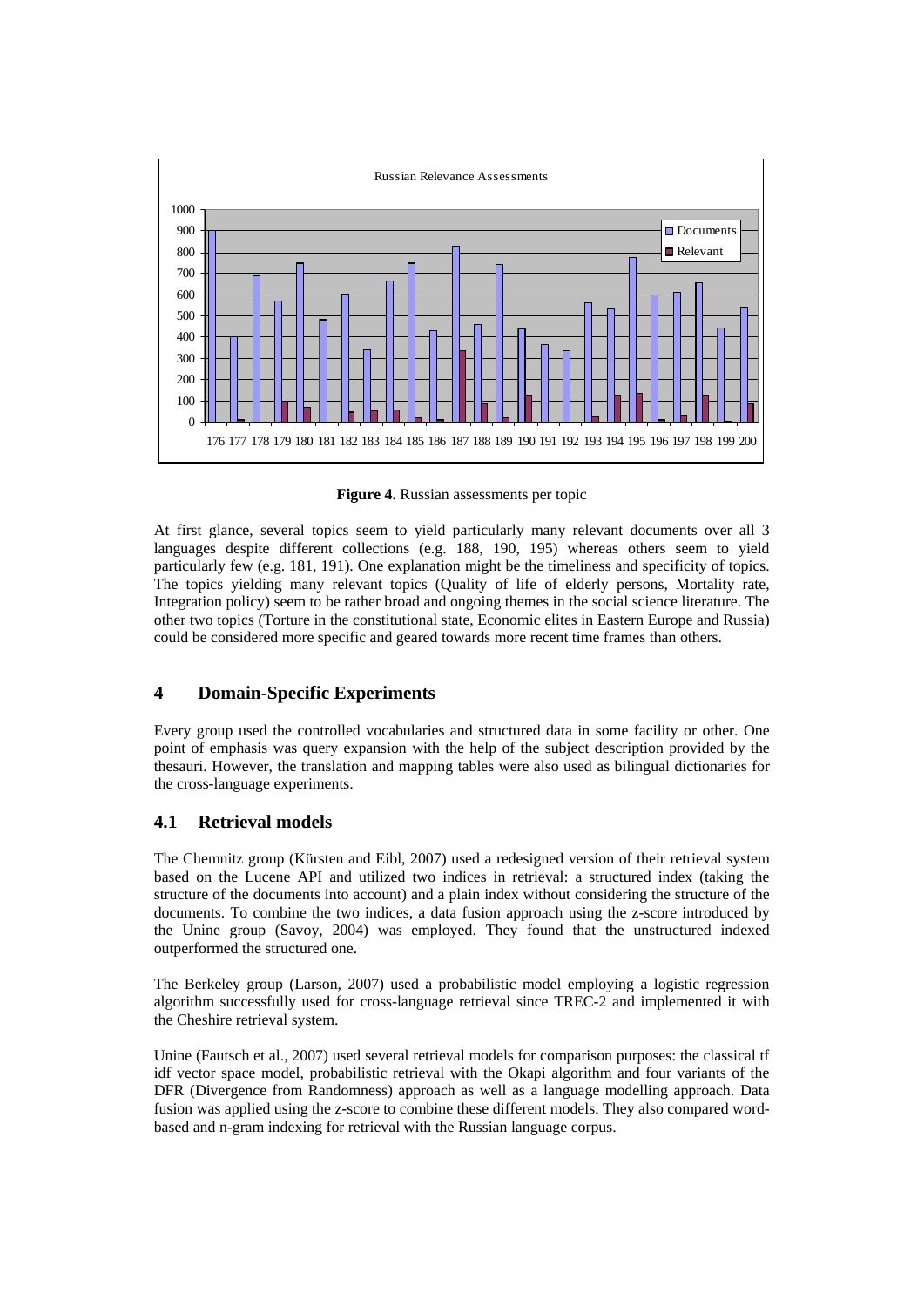The Xerox group (Clinchant and Renders, 2007) used a language modelling approach for their retrieval experiments.

## **4.2 Language Processing for Documents and Queries**

Standard language processing for documents and queries in the form of stopword-removal and stemming or normalization was employed by all groups. The Unine group successfully developed a new light-weight stemmer for the Russian language.

For the German language, Unine and Xerox used a decompounding module to split German compounds whereas Berkeley and Chemnitz did not.

## **4.3 Query Expansion**

Three of the groups focused on query expansion in some way or another. Berkeley used a version of Entry Vocabulary Indexes (Gey et al., 2001) based on the same logistic regression algorithm as their retrieval system to associate title and description terms from topics with controlled vocabulary terms from documents. Another approach was a thesaurus-lookup where title and description words were looked up in a thesaurus that combined all subject-describing keywords from the different collections. The terms from the controlled vocabularies were added to the query. As part of its standard retrieval process, the Cheshire system also implemented a blind feedback algorithm based on the Robertson and Sparck Jones term weights. Whereas the Entry Vocabulary Index approach worked better for the English target language, the thesaurus look-up worked better for German and Russian.

Unine used the Thesaurus for the Social Sciences to enhance queries with terms from the thesaurus. Thesaurus entries were indexed as documents and retrieved in response to query terms, then simply added to the query. They also used blind query feedback with Rocchio's formula as well as an idf-based approach described in Abdou and Savoy (2007). The blind feedback approach improved the average precision of results, whereas the thesaurus expansion did not.

Xerox used lexical entailment to provide query expansion whereby a language modelling approach is employed to find similar terms from corpus documents in relation to query terms. They found that this approach outperformed simple blind feedback but a combined approach worked best.

### **4.4 Translation**

Another focus of research was query translation, where the provided mapping tables were utilized as bilingual dictionaries.

Berkeley used the commercially available LEC Power Translator program for translation in all languages.

Chemnitz implemented a translation-plug-in to their Lucene retrieval system utilizing well-known freely-available translation services like Babel Fish, Google Translate, PROMT and Reverso. They also used the bilingual mapping table from the thesauri for translation.

Finally, Xerox compared their Statistical Machine Translation System MATRAX with a sophisticated language-model-based approach of dictionary adaptation. Dictionary adaptation attempts to select one out of several translation possibilities for a term using a bilingual dictionary and calculating the probability of a target term given the language context of the source query term. They found that this approach worked well compared to the statistical machine translation system tested.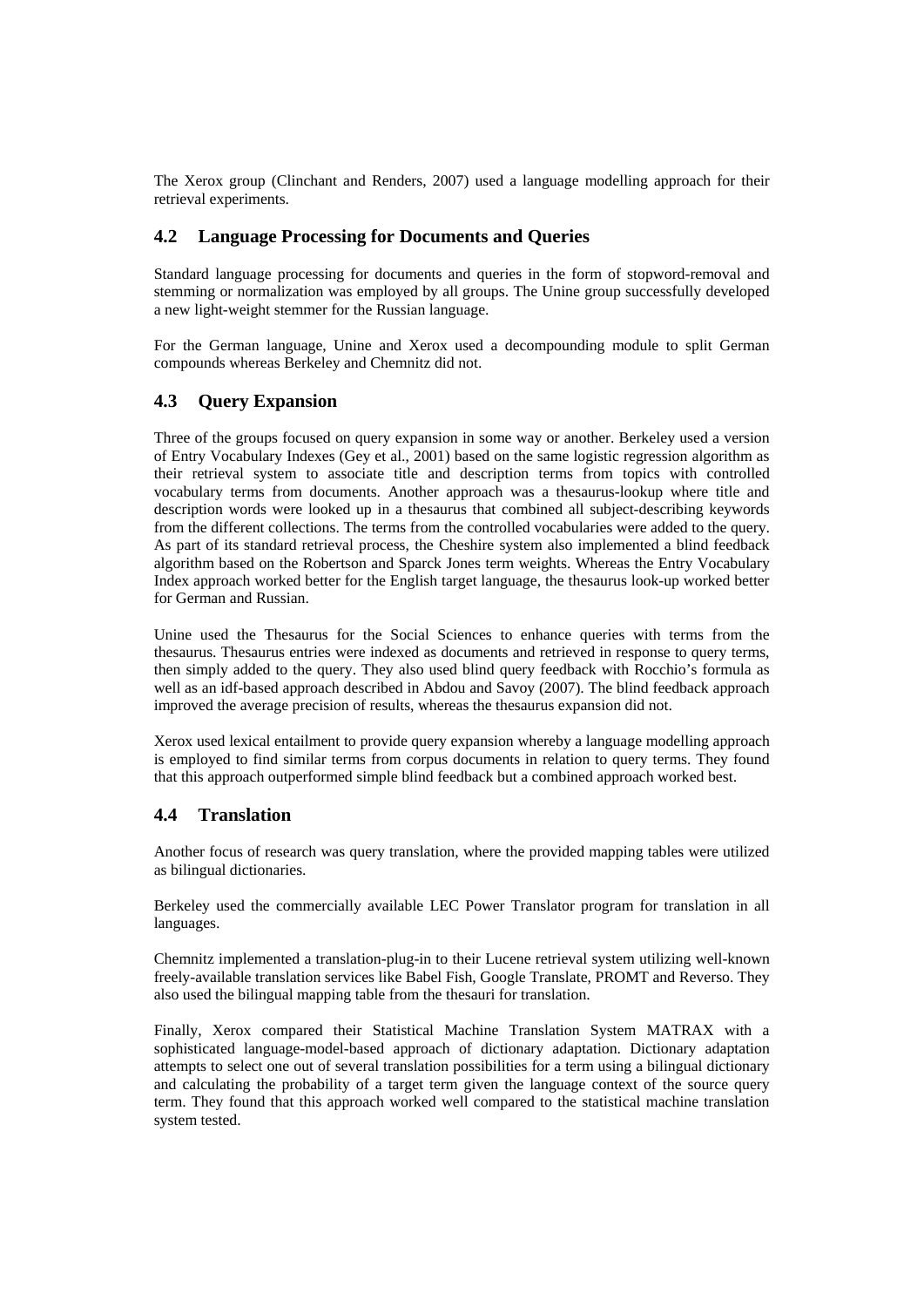## **5 Results**

In the Appendix of this volume, mean average precision numbers (MAP) for each run per task and recall-precision graphs for the top-performing runs for each task are listed.

## **6 Outlook**

This year's experiments have shown that leveraging a controlled vocabulary for query expansion or translation can improve results in structured test collections. A new collection and new vocabulary (CSA Sociological Abstracts) was added and a mapping table between the CSA Thesaurus and the GIRT Thesaurus provided for experiments. As new collections are added and distributed search across several collections becomes more common, the seamless switching between controlled vocabularies becomes crucial to utilize expansion and translation techniques developed for individual collections.

For this purpose, several resources for terminology mapping have been developed at the German Social Science Information Centre (KoMoHe Project Website, 2007). Among them are over 40 bidirectional mappings between various controlled vocabularies. A web service to retrieve mapped terms is being developed. Besides the expansion of test collections, these vocabulary mapping services could be a future branch of research for the domain-specific track within CLEF.

## **Acknowledgements**

We would like to thank Cambridge Scientific Abstracts for providing the documents for the new Sociological Abstracts test collection.

We greatly acknowledge the support of Natalia Loukachevitch and her colleagues from the Research Computing Center of M.V. Lomonosov Moscow State University in translating the topics into Russian as well as providing parts of the Russian relevance assessments.

Very special thanks also to Giorgio Di Nunzio and Nicola Ferro from the Information Management Systems (IMS) Research Group at the University of Padova for providing the DIRECT system and all their help in the assessments process and for providing the graphs and numbers for the results analysis.

Claudia Henning and Jeof Spiro did the German and English assessments; Monika Gonser and Oksana Schäfer provided the rest of the Russian assessments.

### **References**

Abdou, S. and Savoy J. (2007). Searching in Medline: Stemming, query expansion, and manual indexing evaluation. Information Processing & Management, to appear.

Stephane Clinchant and Jean-Michel Renders (2007). XRCE's Participation to CLEF 2007 Domain-specific Track. This volume.

Claire Fautsch, Ljiljana Dolamic, Samir Abdou and Jacques Savoy (2007). Domain-Specific IR for German, English and Russian Languages. This volume.